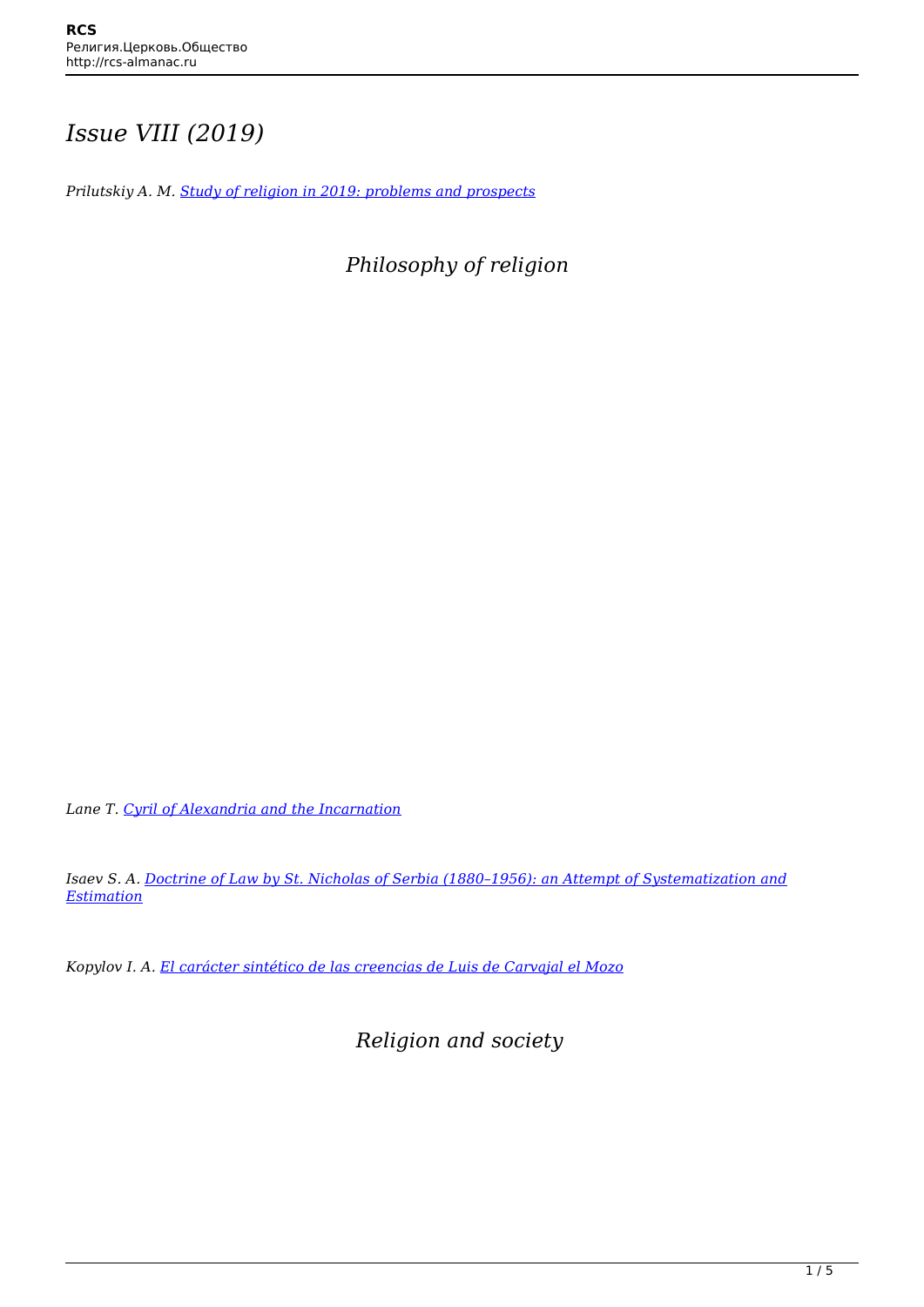*Orachev A. [Orpheus in Thracian Rural Beliefs and Rites](http://rcs-almanac.ru/orachev-2019-en/)*

*Lenkov P. D. [Social ministry in Buddhism: analysis of relevant concepts](http://rcs-almanac.ru/lenkov-2019-en/)*

*Salvarani L. [Oporinus' Dramata Sacra anthology \(Basel, 1547\): a historical and educational reading](http://rcs-almanac.ru/salvarani-2019-en/)*

*Ehricht Ch. [Etsi Deus non daretur. Hugo Grotius und der Krieg. Theologische Überlegungen und](http://rcs-almanac.ru/ericht-2019-en/) [exemplarische historische Darstellungen über den Begründer des modernen Völkerrechts und Wegbereiter der](http://rcs-almanac.ru/ericht-2019-en/) [europäischen Aufklärung](http://rcs-almanac.ru/ericht-2019-en/)*

*History and culture*

*Kovalev V. A. [Church tradition and Coronations in Medieval England](http://rcs-almanac.ru/kovalev-2019-en/)*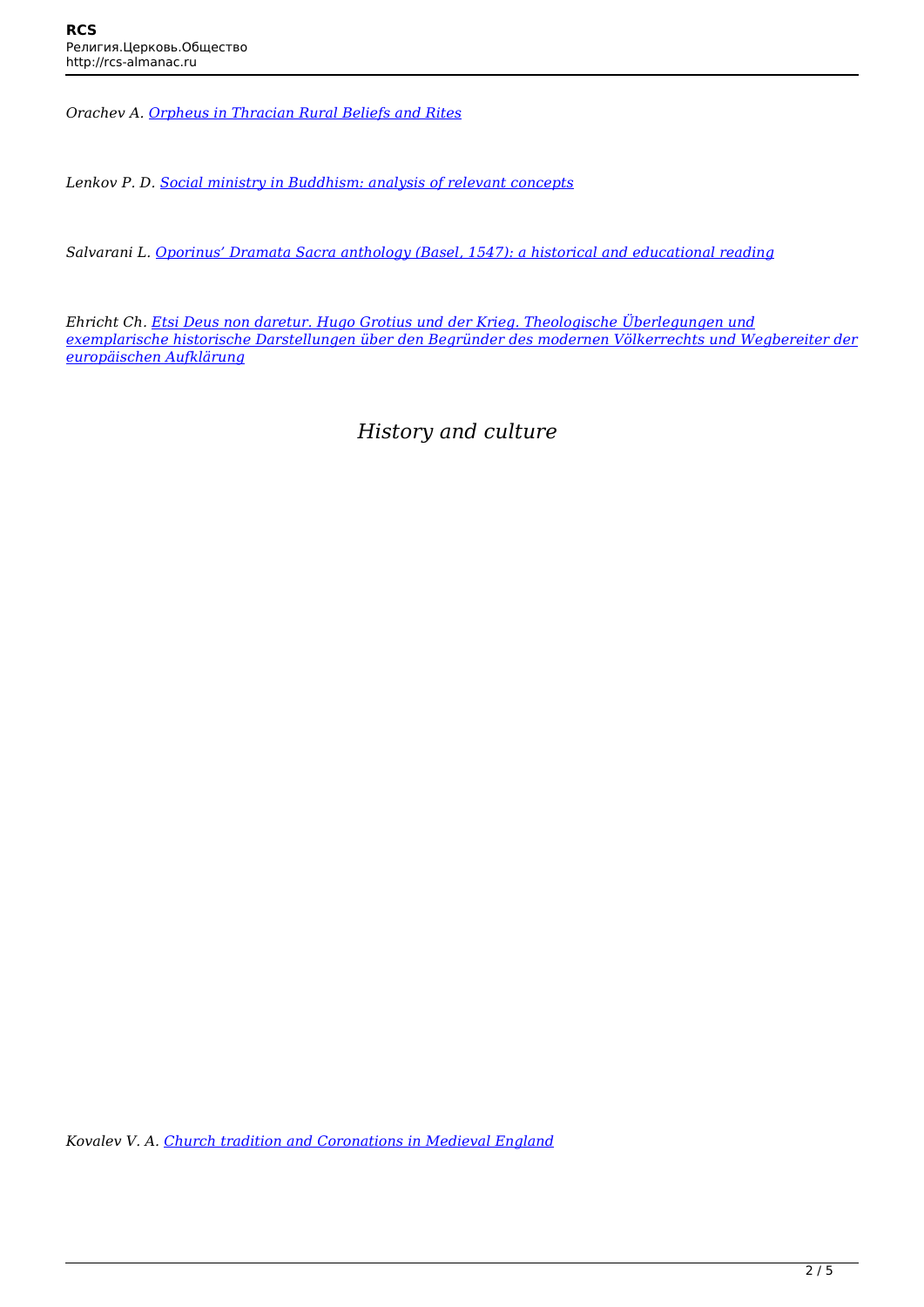*Berezhnaya N. A. [The Formation of the Evangelical Confession in Germany: Melanchthon and religious](http://rcs-almanac.ru/berejhnaya-2019-en/) [polemics in the middle of the 16th century](http://rcs-almanac.ru/berejhnaya-2019-en/)*

*Roth M. [The abdication of Margrave George Friedrich of Baden-Durlach — an act of «political prudence»?](http://rcs-almanac.ru/roth-2019-en/)*

*Zarković V. S. [Roman Catholic Propaganda in the Service of Ausria-Hungary in Old Serbia at the End of the](http://rcs-almanac.ru/zarkovich-2019-en/) [19th and at the beginning of the 20th centuries](http://rcs-almanac.ru/zarkovich-2019-en/)*

*Source- and text studies*

*Zhestokanov S. M. [The legendary history of Greece in the chronological tables of Eusebius of Caesarea](http://rcs-almanac.ru/zhestokanov-2019-en/)*

*Barzakh Z. A. [«Exodus» \(Ἐξαγωγή\) of Ezekiel the Tragedian: introductory article and translation](http://rcs-almanac.ru/barzakh-2019-en/)*

*Lurie Z. A., Polyakova M. A. [«Instructions of the Visitors to Parishers in Electoral Saxony» by Philip](http://rcs-almanac.ru/lurie-polyakova-2010-en/) [Melanchthon: introductory article and the commented translation of the chapters «On everyday activities in](http://rcs-almanac.ru/lurie-polyakova-2010-en/)*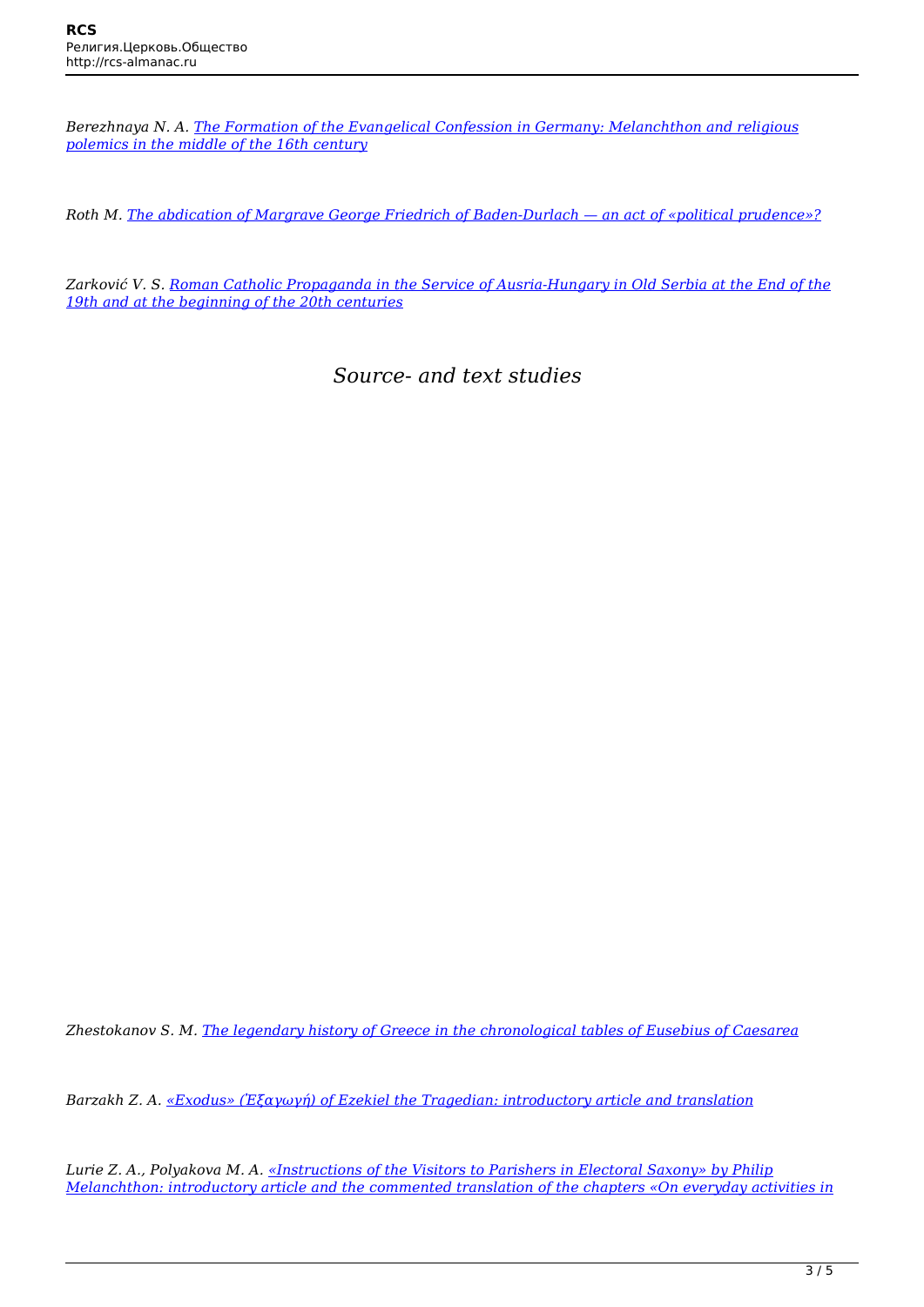*[churches» and «On schools»](http://rcs-almanac.ru/lurie-polyakova-2010-en/)*

*Savinov R. V. [Philosophy and Theology in early Puritanism: William Ames' Criticism of Metaphysic](http://rcs-almanac.ru/savinov-2019-en/)*

 *Criticism and bibliography*

*Krylov P. V. [Being a Christian in the Middle Ages. Review on: Jean Verdon «Être chrétien au Moyen Âge»](http://rcs-almanac.ru/krylov-2019-en/) [\(Paris, 2018\)](http://rcs-almanac.ru/krylov-2019-en/)*

*Seregina A. Yu. [Material aspects of the early Modern religious culture and popular history: a review of British](http://rcs-almanac.ru/seregina-2019-en/) [exhibitions dedicated to the jubilee of the Reformation](http://rcs-almanac.ru/seregina-2019-en/)*

 *Chronics of scientific and religious life*